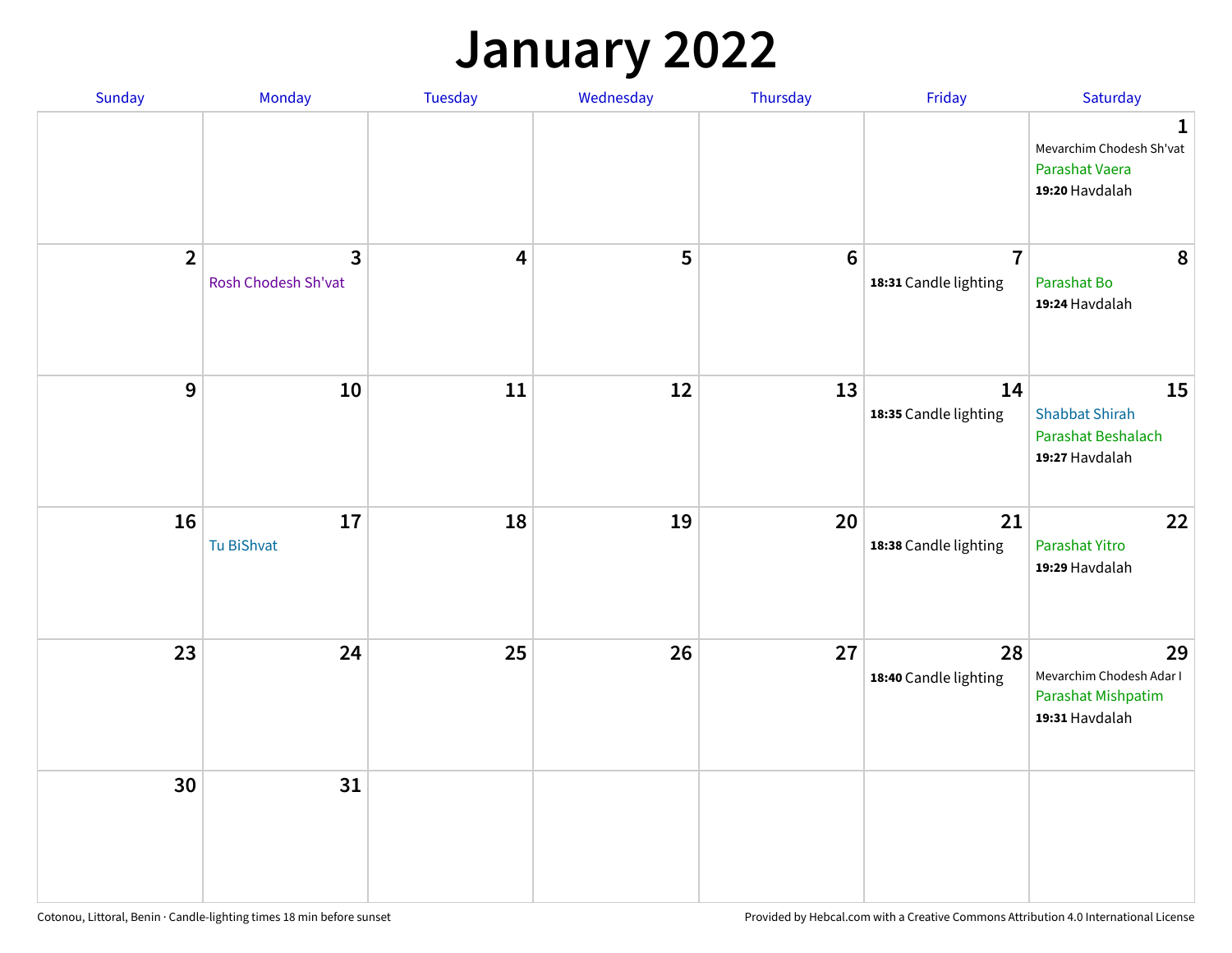# **February 2022**

| Sunday | Monday                  | <b>Tuesday</b>                      | Wednesday                             | Thursday | Friday                                           | Saturday                                                                                          |
|--------|-------------------------|-------------------------------------|---------------------------------------|----------|--------------------------------------------------|---------------------------------------------------------------------------------------------------|
|        |                         | $\mathbf{1}$<br>Rosh Chodesh Adar I | $\overline{2}$<br>Rosh Chodesh Adar I | 3        | $\overline{\mathbf{4}}$<br>18:42 Candle lighting | 5<br>Parashat Terumah<br>19:33 Havdalah                                                           |
| $6\,$  | $\overline{\mathbf{7}}$ | 8                                   | $\boldsymbol{9}$                      | 10       | 11<br>18:43 Candle lighting                      | 12<br>Parashat Tetzaveh<br>19:34 Havdalah                                                         |
| 13     | 14                      | 15<br><b>Purim Katan</b>            | 16                                    | 17       | 18<br>18:44 Candle lighting                      | 19<br>Parashat Ki Tisa<br>19:34 Havdalah                                                          |
| 20     | 21                      | 22                                  | 23                                    | 24       | 25<br>18:44 Candle lighting                      | 26<br><b>Shabbat Shekalim</b><br>Mevarchim Chodesh Adar II<br>Parashat Vayakhel<br>19:34 Havdalah |
| 27     | 28                      |                                     |                                       |          |                                                  |                                                                                                   |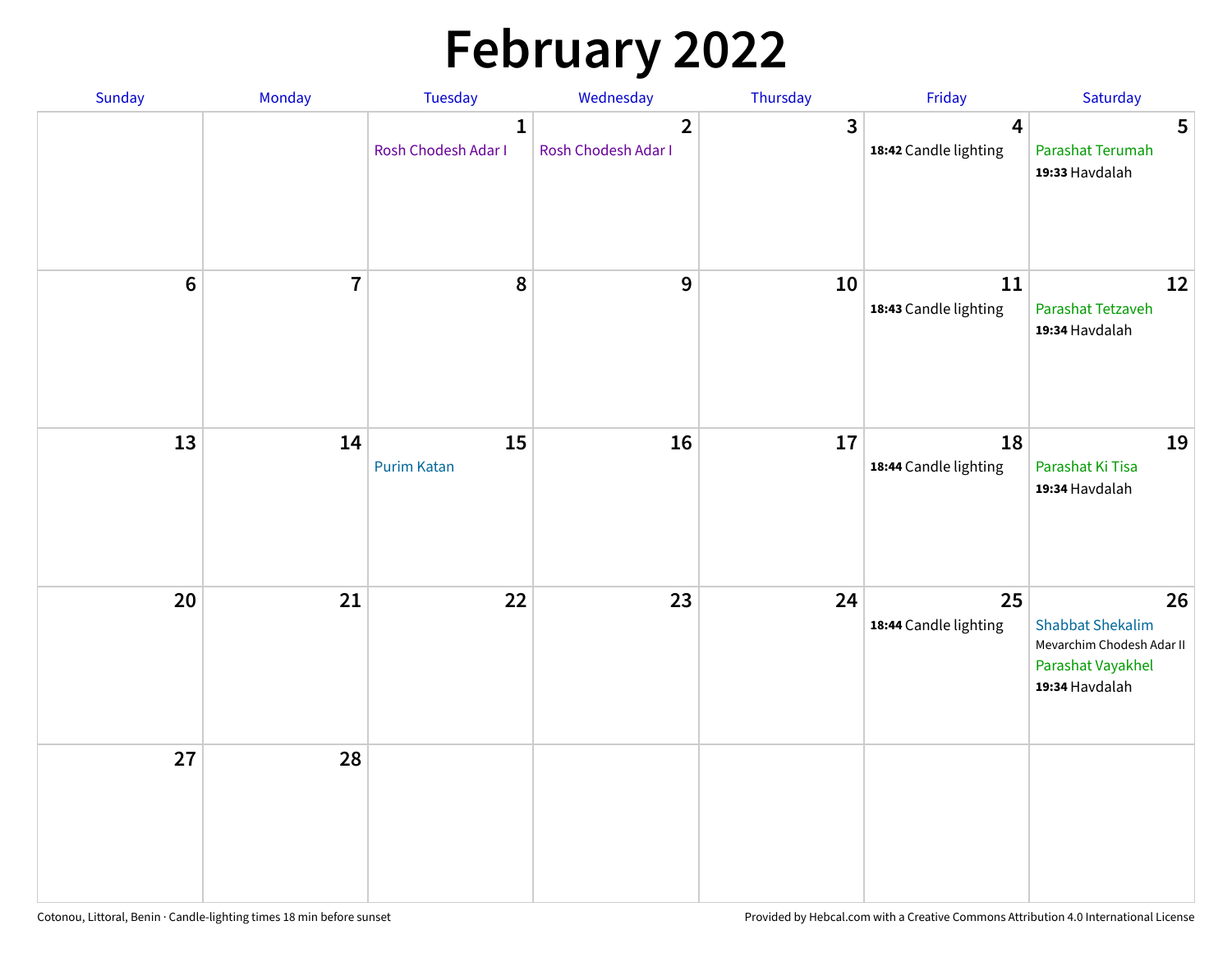## **March 2022**

| Sunday         | Monday         | <b>Tuesday</b> | Wednesday                                                                                | Thursday                  | Friday                                              | Saturday                                                                                   |
|----------------|----------------|----------------|------------------------------------------------------------------------------------------|---------------------------|-----------------------------------------------------|--------------------------------------------------------------------------------------------|
|                |                | $\mathbf{1}$   | $\overline{2}$                                                                           | 3<br>Rosh Chodesh Adar II | 4<br>Rosh Chodesh Adar II<br>18:44 Candle lighting  | 5<br>Parashat Pekudei<br>19:33 Havdalah                                                    |
| $6\phantom{1}$ | $\overline{7}$ | 8              | $\mathbf 9$                                                                              | 10                        | 11<br>18:44 Candle lighting                         | 12<br><b>Shabbat Zachor</b><br>Parashat Vayikra<br>19:33 Havdalah                          |
| 13             | 14             | 15             | 16<br>05:55 Fast begins<br><b>Ta'anit Esther</b><br>19:27 Fast ends<br><b>Erev Purim</b> | 17<br>Purim               | 18<br><b>Shushan Purim</b><br>18:43 Candle lighting | 19<br>Parashat Tzav<br>19:32 Havdalah                                                      |
| 20             | 21             | 22             | 23                                                                                       | 24                        | 25<br>18:42 Candle lighting                         | 26<br><b>Shabbat Parah</b><br>Mevarchim Chodesh Nisan<br>Parashat Shmini<br>19:31 Havdalah |
| 27             | 28             | 29             | 30                                                                                       | 31                        |                                                     |                                                                                            |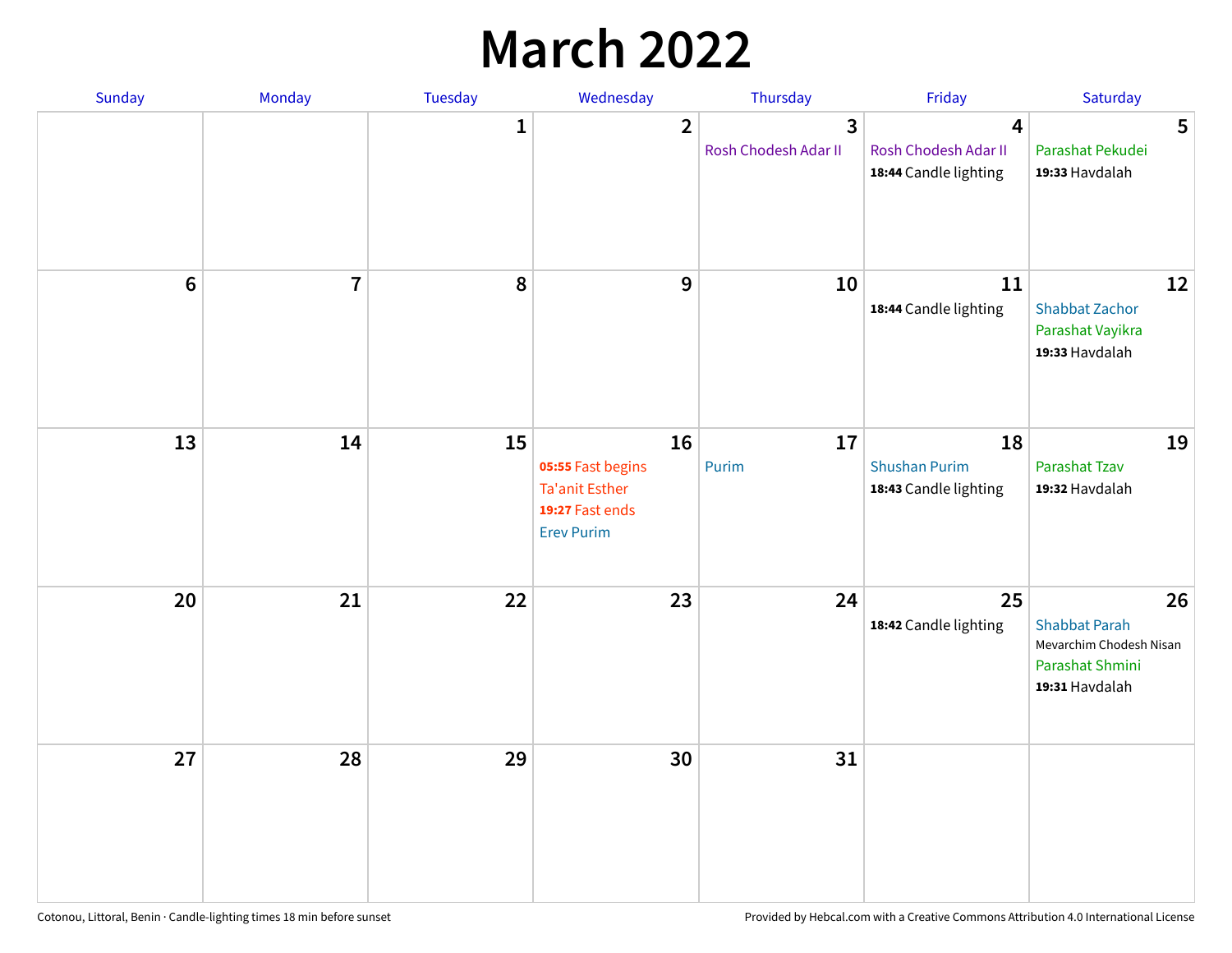## **April 2022**

| <b>Sunday</b>                            | Monday                  | Tuesday                | Wednesday             | Thursday                                        | Friday                                                                                            | Saturday                                                                                                     |
|------------------------------------------|-------------------------|------------------------|-----------------------|-------------------------------------------------|---------------------------------------------------------------------------------------------------|--------------------------------------------------------------------------------------------------------------|
|                                          |                         |                        |                       |                                                 | 1<br>18:41 Candle lighting                                                                        | $\overline{2}$<br><b>Shabbat HaChodesh</b><br><b>Rosh Chodesh Nisan</b><br>Parashat Tazria<br>19:30 Havdalah |
| 3                                        | 4                       | 5                      | $6\phantom{1}$        | $\overline{7}$                                  | 8<br>18:40 Candle lighting                                                                        | 9<br><b>Shabbat HaGadol</b><br>Parashat Metzora<br>19:30 Havdalah                                            |
| 10                                       | 11<br>Yom HaAliyah      | 12                     | 13                    | 14                                              | 15<br>05:40 Fast begins<br><b>Ta'anit Bechorot</b><br><b>Erev Pesach</b><br>18:40 Candle lighting | 16<br>Pesach I<br>19:30 Candle lighting                                                                      |
| 17<br><b>Pesach II</b><br>19:30 Havdalah | 18<br>Pesach III (CH"M) | 19<br>Pesach IV (CH"M) | 20<br>Pesach V (CH"M) | 21<br>Pesach VI (CH"M)<br>18:39 Candle lighting | 22<br><b>Pesach VII</b><br>18:39 Candle lighting                                                  | 23<br><b>Pesach VIII</b><br>19:30 Havdalah                                                                   |
| 24                                       | 25                      | 26                     | 27                    | 28<br>Yom HaShoah                               | 29<br>18:39 Candle lighting                                                                       | 30<br>Mevarchim Chodesh Iyyar<br>Parashat Achrei Mot<br>19:30 Havdalah                                       |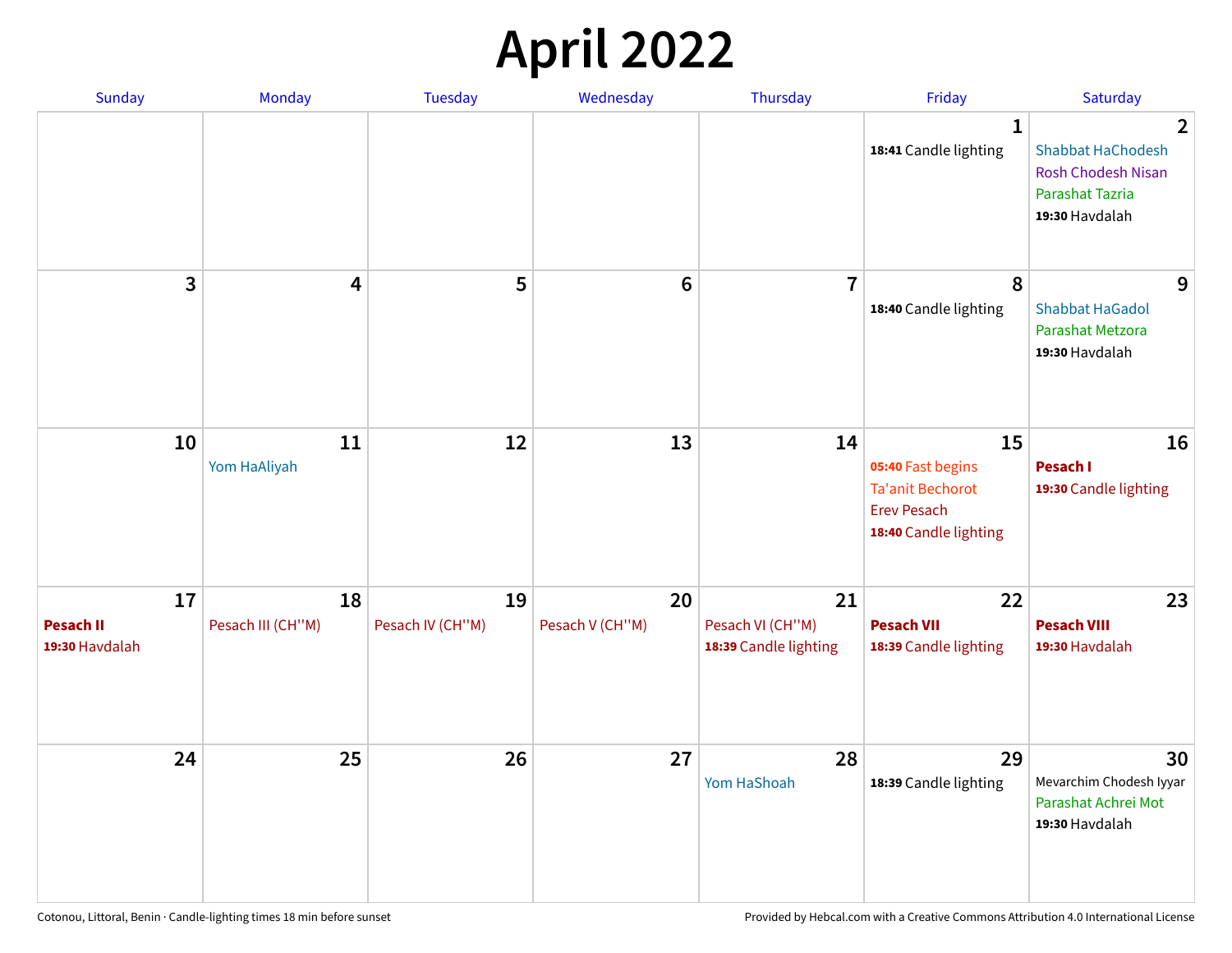## **May 2022**

| Sunday                             | Monday                               | Tuesday                         | Wednesday          | Thursday            | Friday                                   | Saturday                                                               |
|------------------------------------|--------------------------------------|---------------------------------|--------------------|---------------------|------------------------------------------|------------------------------------------------------------------------|
| $\mathbf{1}$<br>Rosh Chodesh Iyyar | $\overline{2}$<br>Rosh Chodesh Iyyar | 3                               | 4<br>Yom HaZikaron | 5<br>Yom HaAtzma'ut | $6\phantom{1}6$<br>18:40 Candle lighting | $\overline{7}$<br>Parashat Kedoshim<br>19:31 Havdalah                  |
| $\pmb{8}$                          | $\mathbf{9}$                         | 10                              | 11                 | 12                  | 13<br>18:40 Candle lighting              | 14<br><b>Parashat Emor</b><br>19:32 Havdalah                           |
| 15<br>Pesach Sheni                 | 16                                   | 17                              | 18                 | 19<br>Lag BaOmer    | 20<br>18:41 Candle lighting              | 21<br>Parashat Behar<br>19:33 Havdalah                                 |
| 22                                 | 23                                   | 24                              | 25                 | 26                  | 27<br>18:43 Candle lighting              | 28<br>Mevarchim Chodesh Sivan<br>Parashat Bechukotai<br>19:35 Havdalah |
| 29<br>Yom Yerushalayim             | 30                                   | 31<br><b>Rosh Chodesh Sivan</b> |                    |                     |                                          |                                                                        |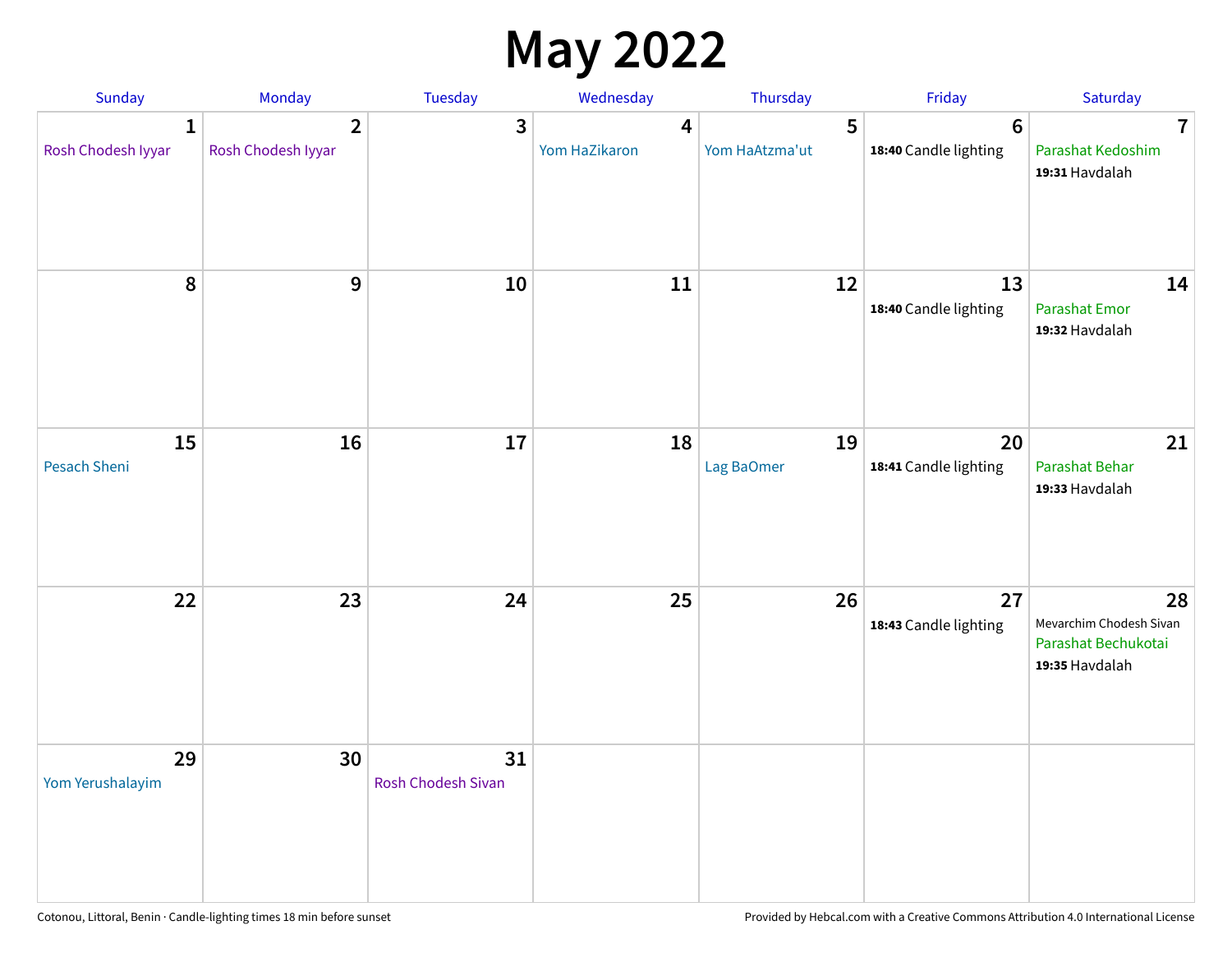#### **June 2022**

| Sunday                                         | Monday                                         | Tuesday        | Wednesday                       | Thursday                        | Friday                      | Saturday                                                                                     |
|------------------------------------------------|------------------------------------------------|----------------|---------------------------------|---------------------------------|-----------------------------|----------------------------------------------------------------------------------------------|
|                                                |                                                |                | 1                               | $\overline{2}$                  | 3<br>18:44 Candle lighting  | $\overline{\mathbf{4}}$<br><b>Erev Shavuot</b><br>Parashat Bamidbar<br>19:37 Candle lighting |
| 5<br><b>Shavuot I</b><br>19:37 Candle lighting | $\bf 6$<br><b>Shavuot II</b><br>19:37 Havdalah | $\overline{7}$ | 8                               | 9                               | 10<br>18:46 Candle lighting | 11<br>Parashat Nasso<br>19:38 Havdalah                                                       |
| 12                                             | 13                                             | 14             | 15                              | 16                              | 17<br>18:48 Candle lighting | 18<br>Parashat Beha'alotcha<br>19:40 Havdalah                                                |
| 19                                             | 20                                             | 21             | 22                              | 23                              | 24<br>18:49 Candle lighting | 25<br>Mevarchim Chodesh Tamuz<br>Parashat Sh'lach<br>19:42 Havdalah                          |
| 26                                             | 27                                             | 28             | 29<br><b>Rosh Chodesh Tamuz</b> | 30<br><b>Rosh Chodesh Tamuz</b> |                             |                                                                                              |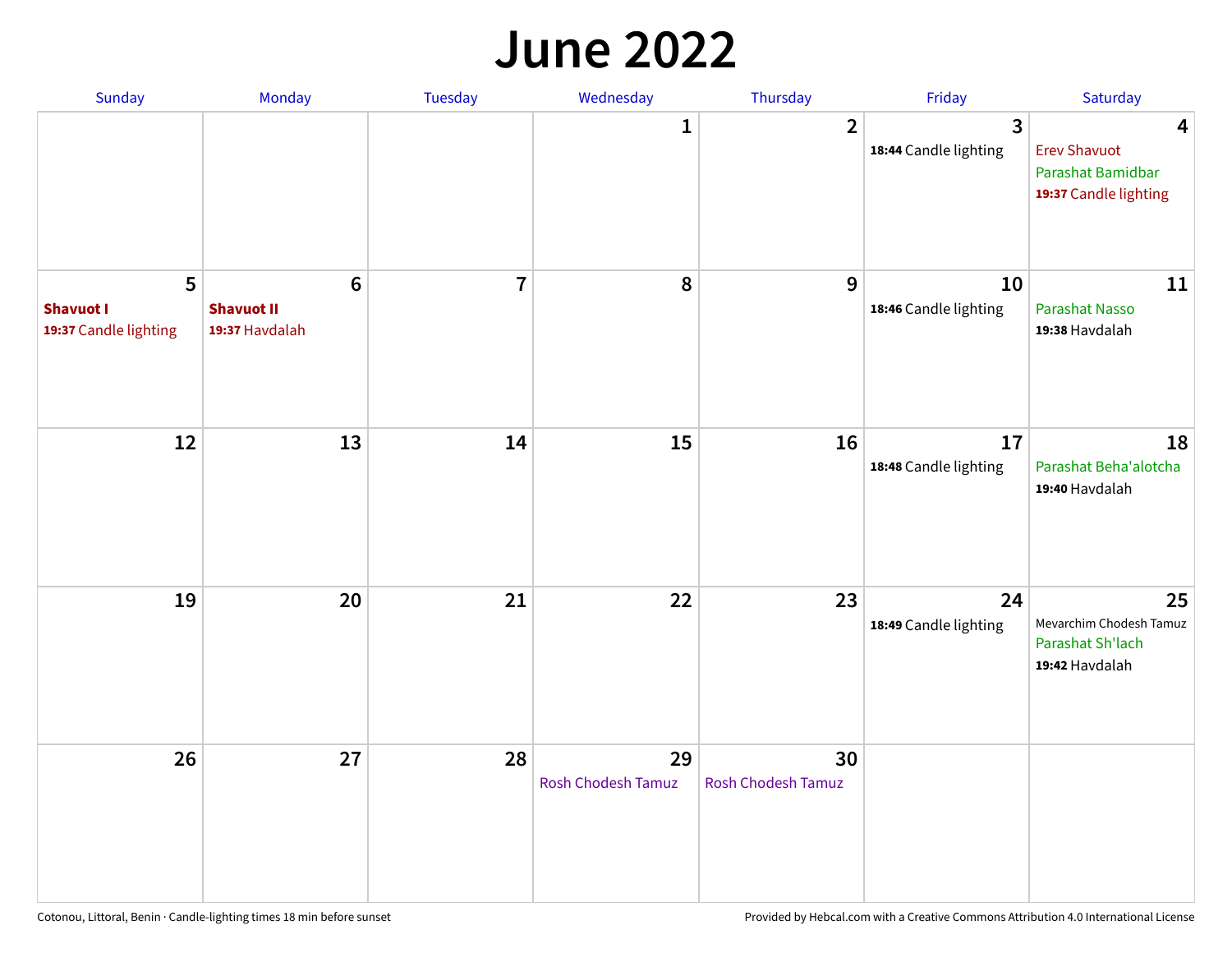## **July 2022**

| Sunday                                                           | Monday | Tuesday | Wednesday | Thursday       | Friday                                         | Saturday                                                                |
|------------------------------------------------------------------|--------|---------|-----------|----------------|------------------------------------------------|-------------------------------------------------------------------------|
|                                                                  |        |         |           |                | $\mathbf{1}$<br>18:50 Candle lighting          | $\overline{2}$<br>Parashat Korach<br>19:43 Havdalah                     |
| $\overline{3}$                                                   | 4      | 5       | $\bf 6$   | $\overline{7}$ | 8<br>18:51 Candle lighting                     | 9<br><b>Parashat Chukat</b><br>19:43 Havdalah                           |
| 10                                                               | 11     | 12      | 13        | 14             | 15<br>18:52 Candle lighting                    | 16<br>Parashat Balak<br>19:43 Havdalah                                  |
| 17<br>05:36 Fast begins<br><b>Tzom Tammuz</b><br>19:37 Fast ends | 18     | 19      | 20        | 21             | 22<br>18:51 Candle lighting                    | 23<br>Mevarchim Chodesh Av<br><b>Parashat Pinchas</b><br>19:43 Havdalah |
| 24                                                               | 25     | 26      | 27        | 28             | 29<br>Rosh Chodesh Av<br>18:50 Candle lighting | 30<br>Parashat Matot-Masei<br>19:41 Havdalah                            |
| 31                                                               |        |         |           |                |                                                |                                                                         |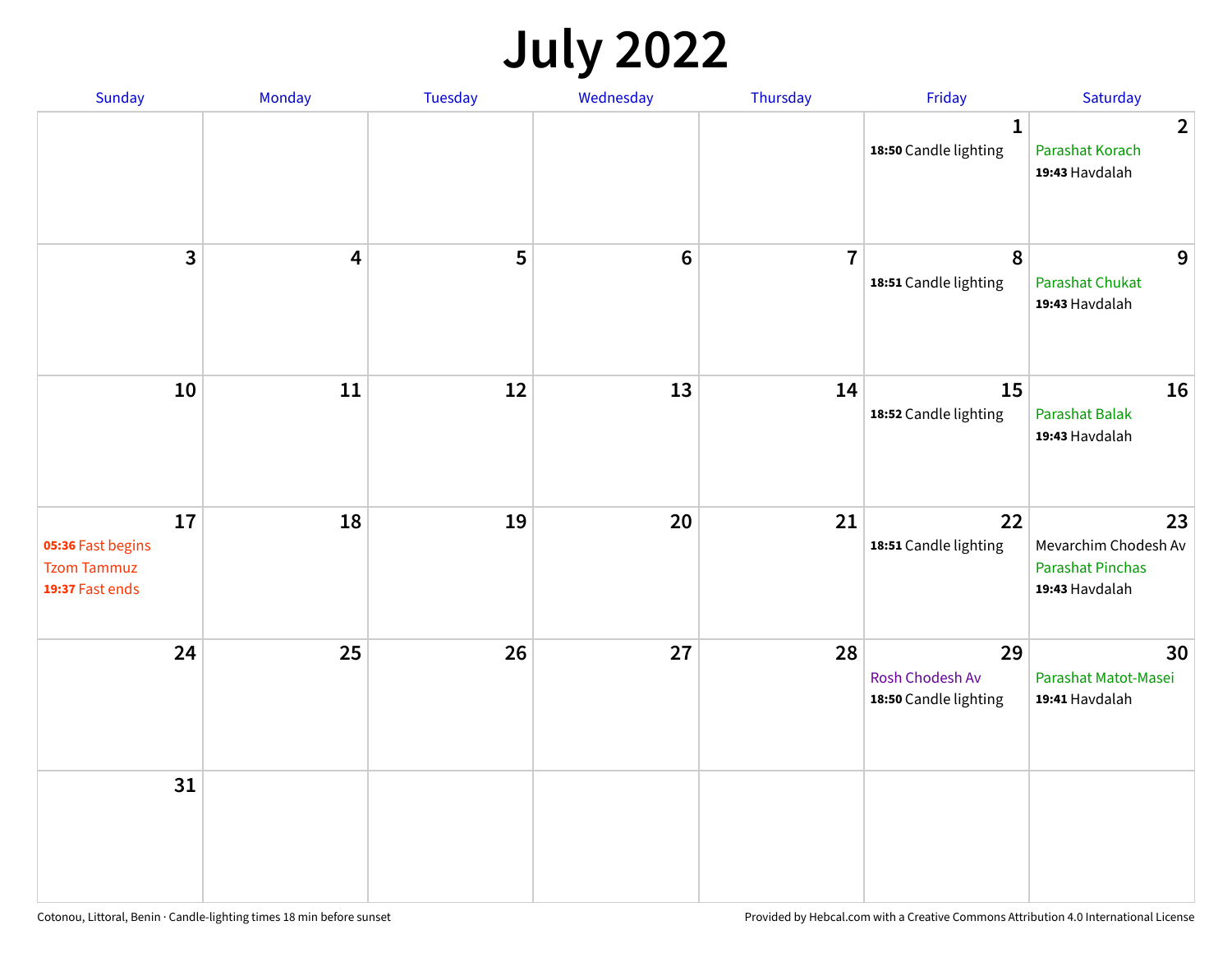## **August 2022**

| Sunday                                                      | Monday       | <b>Tuesday</b> | Wednesday | Thursday | Friday                                 | Saturday                                                                                                                       |
|-------------------------------------------------------------|--------------|----------------|-----------|----------|----------------------------------------|--------------------------------------------------------------------------------------------------------------------------------|
|                                                             | $\mathbf{1}$ | $\overline{2}$ | 3         | 4        | 5<br>18:49 Candle lighting             | $6\phantom{1}6$<br><b>Shabbat Chazon</b><br>19:07 Fast begins<br>Erev Tish'a B'Av<br><b>Parashat Devarim</b><br>19:40 Havdalah |
| $\overline{7}$<br>Tish'a B'Av (observed)<br>19:33 Fast ends | 8            | 9              | 10        | 11       | 12<br>Tu B'Av<br>18:47 Candle lighting | 13<br><b>Shabbat Nachamu</b><br>Parashat Vaetchanan<br>19:37 Havdalah                                                          |
| 14                                                          | 15           | 16             | 17        | 18       | 19<br>18:45 Candle lighting            | 20<br>Mevarchim Chodesh Elul<br><b>Parashat Eikev</b><br>19:34 Havdalah                                                        |
| 21                                                          | 22           | 23             | 24        | 25       | 26<br>18:42 Candle lighting            | 27<br><b>Rosh Chodesh Elul</b><br>Parashat Re'eh<br>19:31 Havdalah                                                             |
| 28<br>Rosh Hashana LaBehemot<br><b>Rosh Chodesh Elul</b>    | 29           | 30             | 31        |          |                                        |                                                                                                                                |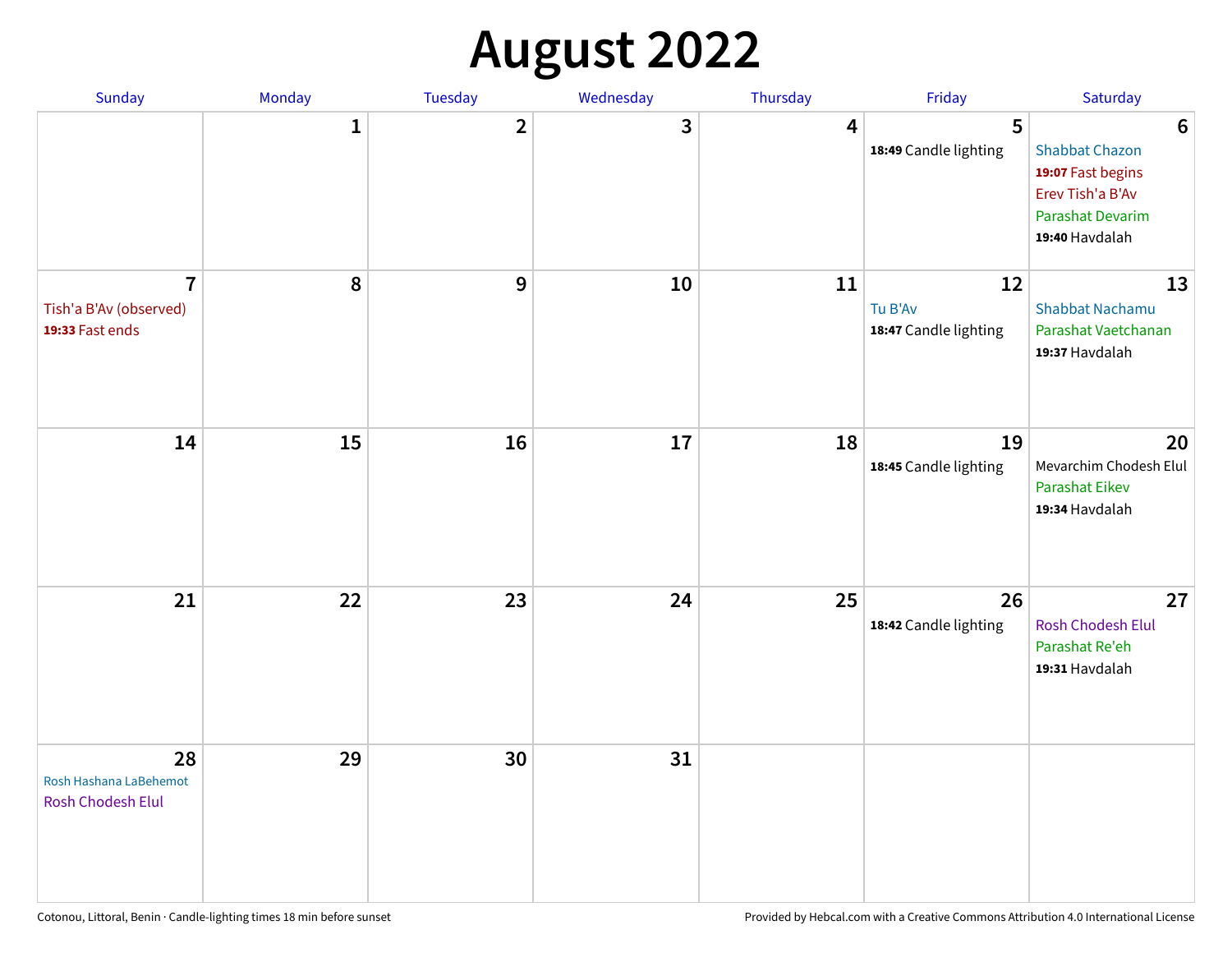## **September 2022**

| Sunday                                           | Monday                                           | <b>Tuesday</b>                                 | Wednesday                                                          | Thursday    | Friday                                  | Saturday                                                  |
|--------------------------------------------------|--------------------------------------------------|------------------------------------------------|--------------------------------------------------------------------|-------------|-----------------------------------------|-----------------------------------------------------------|
|                                                  |                                                  |                                                |                                                                    | $\mathbf 1$ | $\overline{2}$<br>18:38 Candle lighting | 3<br><b>Parashat Shoftim</b><br>19:27 Havdalah            |
| $\overline{\mathbf{4}}$                          | 5                                                | $6\phantom{1}6$                                | $\overline{7}$                                                     | 8           | 9<br>18:35 Candle lighting              | 10<br>Parashat Ki Teitzei<br>19:24 Havdalah               |
| 11                                               | 12                                               | 13                                             | 14                                                                 | 15          | 16<br>18:31 Candle lighting             | 17<br>Leil Selichot<br>Parashat Ki Tavo<br>19:20 Havdalah |
| 18                                               | 19                                               | 20                                             | 21                                                                 | 22          | 23<br>18:27 Candle lighting             | 24<br>Parashat Nitzavim<br>19:16 Havdalah                 |
| 25<br>Erev Rosh Hashana<br>18:26 Candle lighting | 26<br>Rosh Hashana 5783<br>19:15 Candle lighting | 27<br><b>Rosh Hashana II</b><br>19:15 Havdalah | 28<br>05:37 Fast begins<br><b>Tzom Gedaliah</b><br>19:08 Fast ends | 29          | 30<br>18:24 Candle lighting             |                                                           |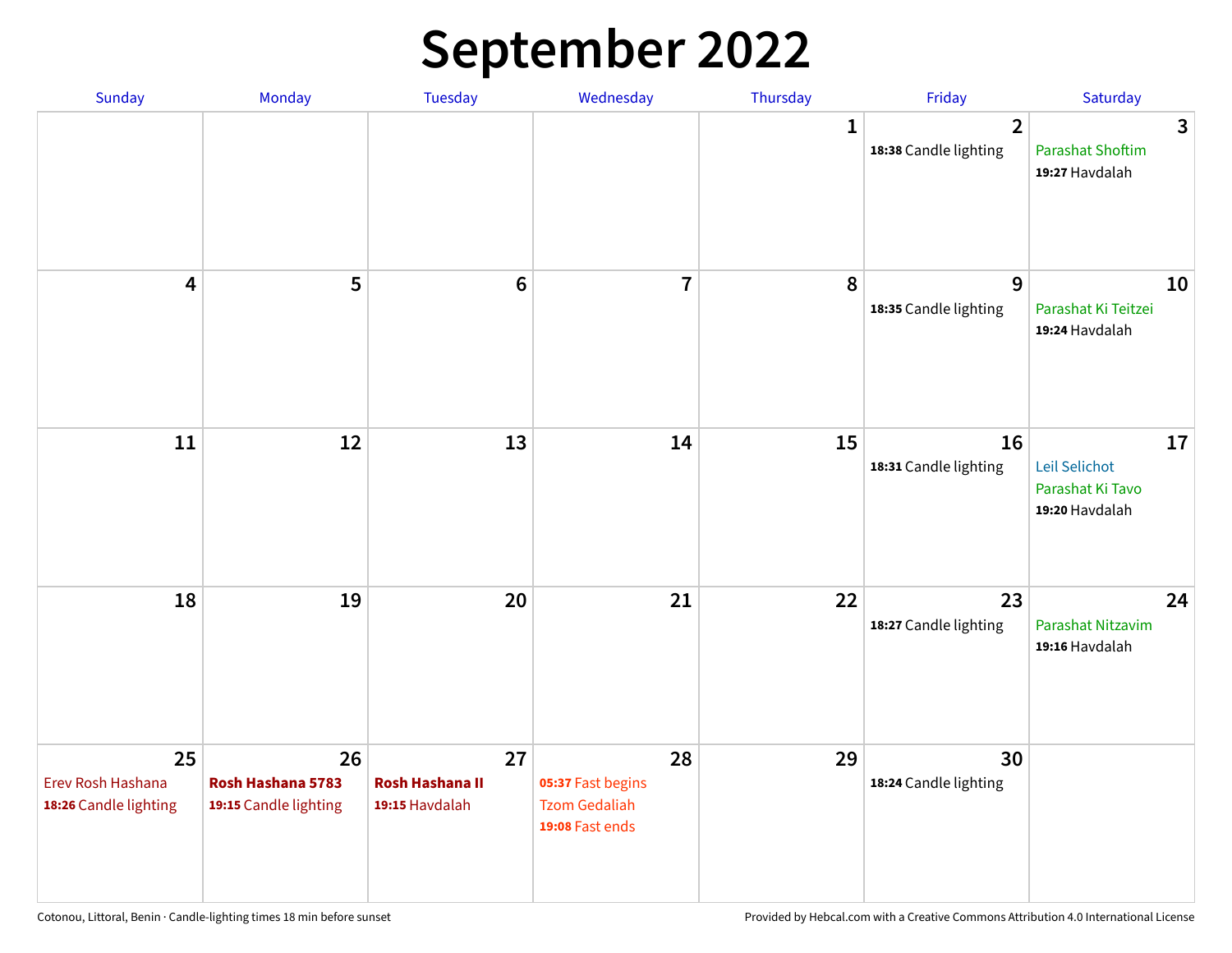## **October 2022**

| Sunday                                                   | Monday                                               | <b>Tuesday</b>                                       | Wednesday                                | Thursday               | Friday                                         | Saturday                                                                     |
|----------------------------------------------------------|------------------------------------------------------|------------------------------------------------------|------------------------------------------|------------------------|------------------------------------------------|------------------------------------------------------------------------------|
|                                                          |                                                      |                                                      |                                          |                        |                                                | $\mathbf{1}$<br><b>Shabbat Shuva</b><br>Parashat Vayeilech<br>19:13 Havdalah |
| $\overline{2}$                                           | 3                                                    | 4<br><b>Erev Yom Kippur</b><br>18:22 Candle lighting | 5<br><b>Yom Kippur</b><br>19:11 Havdalah | 6                      | $\overline{7}$<br>18:20 Candle lighting        | 8<br>Parashat Ha'Azinu<br>19:09 Havdalah                                     |
| 9<br><b>Erev Sukkot</b><br>18:20 Candle lighting         | 10<br>Sukkot I<br>19:09 Candle lighting              | 11<br><b>Sukkot II</b><br>19:08 Havdalah             | 12<br>Sukkot III (CH"M)                  | 13<br>Sukkot IV (CH"M) | 14<br>Sukkot V (CH"M)<br>18:17 Candle lighting | 15<br>Sukkot VI (CH"M)<br>19:07 Havdalah                                     |
| 16<br>Sukkot VII (Hoshana Raba)<br>18:17 Candle lighting | 17<br><b>Shmini Atzeret</b><br>19:06 Candle lighting | 18<br><b>Simchat Torah</b><br>19:06 Havdalah         | 19                                       | 20                     | 21<br>18:15 Candle lighting                    | 22<br>Mevarchim Chodesh Cheshvan<br>Parashat Bereshit<br>19:04 Havdalah      |
| 23                                                       | 24                                                   | 25<br>Rosh Chodesh Cheshvan                          | 26<br>Rosh Chodesh Cheshvan              | 27                     | 28<br>18:13 Candle lighting                    | 29<br><b>Parashat Noach</b><br>19:03 Havdalah                                |
| 30                                                       | 31                                                   |                                                      |                                          |                        |                                                |                                                                              |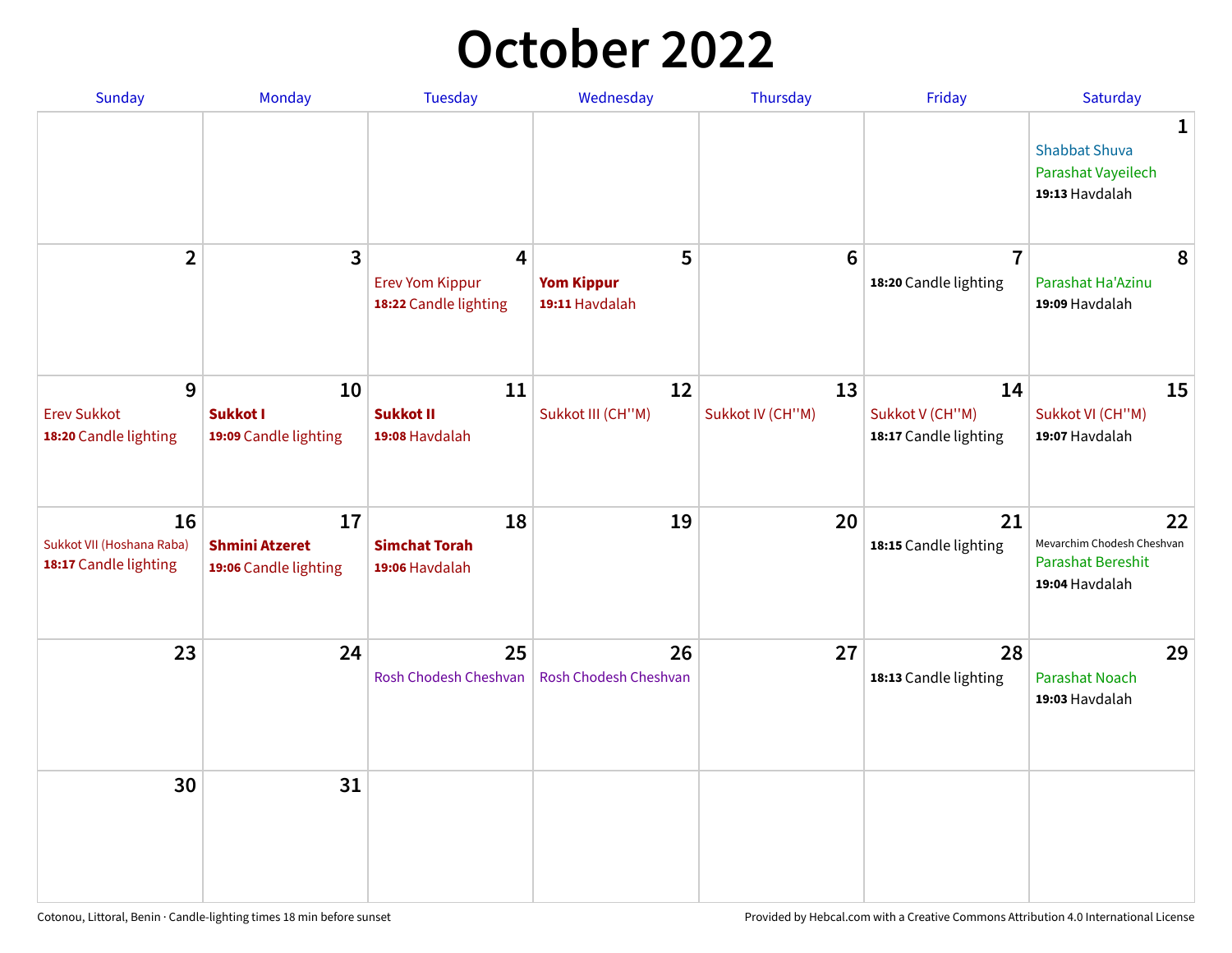### **November 2022**

| Sunday  | Monday         | <b>Tuesday</b>                                 | Wednesday      | Thursday                  | Friday                                             | Saturday                                                                 |
|---------|----------------|------------------------------------------------|----------------|---------------------------|----------------------------------------------------|--------------------------------------------------------------------------|
|         |                | $\mathbf{1}$<br>Yom HaAliyah School Observance | $\overline{2}$ | 3                         | $\overline{\mathbf{4}}$<br>18:12 Candle lighting   | 5<br>Parashat Lech-Lecha<br>19:02 Havdalah                               |
| $\bf 6$ | $\overline{7}$ | 8                                              | $\mathbf 9$    | 10                        | 11<br>18:11 Candle lighting                        | 12<br>Parashat Vayera<br>19:02 Havdalah                                  |
| 13      | 14             | 15                                             | 16             | 17                        | 18<br>18:12 Candle lighting                        | 19<br>Mevarchim Chodesh Kislev<br>Parashat Chayei Sara<br>19:03 Havdalah |
| 20      | 21             | 22                                             | 23<br>Sigd     | 24<br>Rosh Chodesh Kislev | 25<br>Rosh Chodesh Kislev<br>18:13 Candle lighting | 26<br><b>Parashat Toldot</b><br>19:04 Havdalah                           |
| 27      | 28             | 29                                             | 30             |                           |                                                    |                                                                          |